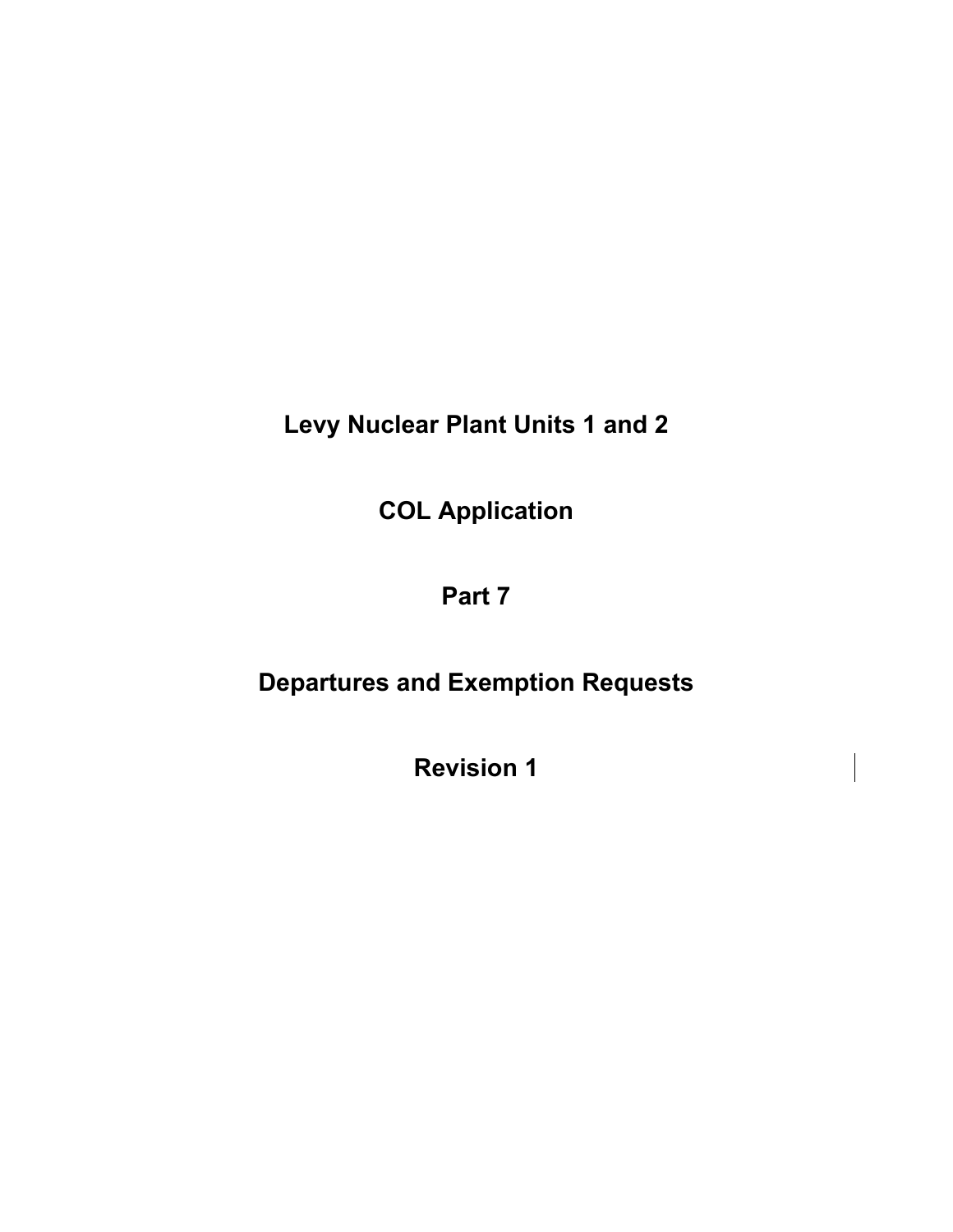## **A. STD Departure**

This Departure Report includes deviations in the Levy Nuclear Plant, Units 1 and 2 COLA FSAR from the Tier 2 information in the applicable Design Control Document (DCD), pursuant to 10  $\mathcal{A}$ CFR Part 52, Appendix D, Section VIII and Section X.B.1.

The following Departure is described and evaluated in detail in this report.

| <b>Departure Number</b> | <b>Description</b>                                                               |
|-------------------------|----------------------------------------------------------------------------------|
| STD DEP 1.1-1           | Administrative departure for organization and<br>numbering for the FSAR sections |
|                         |                                                                                  |

## **A.1 Departures That Can Be Implemented Without Prior NRC Approval**

| <b>Departure Number</b> | <b>Description</b>                                                               |
|-------------------------|----------------------------------------------------------------------------------|
| STD DEP 1.1-1           | Administrative departure for organization and<br>numbering for the FSAR sections |
|                         |                                                                                  |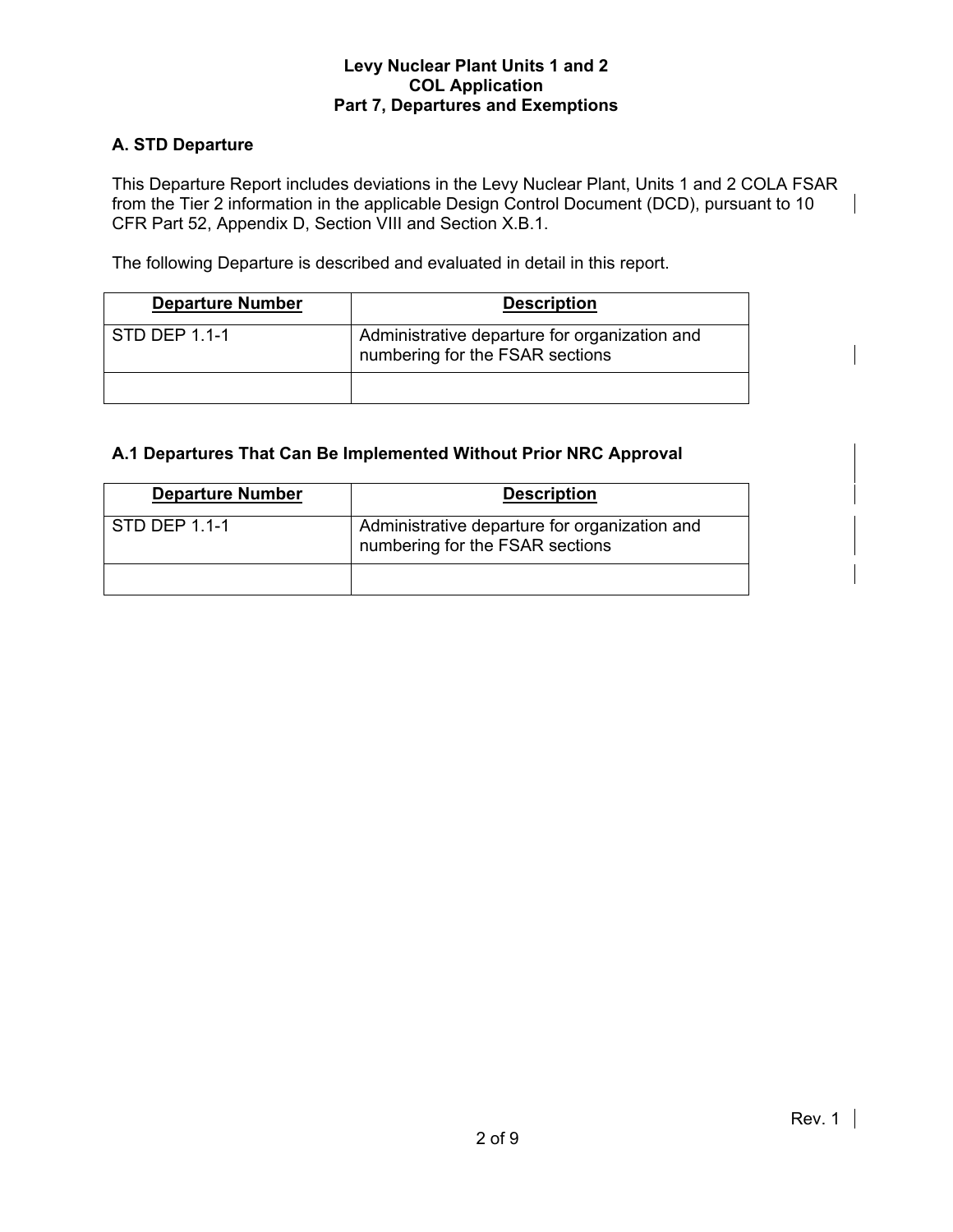### Departure Number: STD DEP 1.1-1

 Affected DCD/FSAR Sections: 2.1.1; 2.1.4; 2.2.1; 2.2.4; 2.4.1; 2.4.15; 2.5; 2.5.6; 9.2.11; 9.2.12; 9.2.13; 9.5.1.8; 9.5.1.9; 13.1; 13.1.4; 13.5; 13.5.3; 13.7; 17.5; 17.6; 17.7; 17.8 (Note the affected sections may vary in subsequent COL applications, but the departure is standard).

#### Summary of Departure:

This FSAR generally follows the AP1000 DCD organization and numbering. Some organization and numbering differences are adopted where necessary to include additional material, such as additional content identified in Regulatory Guide 1.206.

#### Scope/Extent of Departure:

The renumbered sections and subsections associated with this Departure are identified in the FSAR (at the sections and subsections identified above).

#### Departure Justification:

An administrative departure is established to identify instances where the renumbering of FSAR sections and subsections is necessary to effectively include content consistent with Regulatory Guide 1.206, as well as NUREG-0800, Standard Review Plan.

#### Departure Evaluation:

This Departure is an administrative change that affects only section and subsection numbering of the indicated FSAR sections and subsections. Accordingly, it does not:

- 1. Result in more than a minimal increase in the frequency of occurrence of an accident previously evaluated in the plant-specific DCD;
- 2. Result in more than a minimal increase in the likelihood of occurrence of a malfunction of a structure, system, or component (SSC) important to safety and previously evaluated in the plant-specific DCD;
- 3. Result in more than a minimal increase in the consequences of an accident previously evaluated in the plant-specific DCD;
- 4. Result in more than a minimal increase in the consequences of a malfunction of an SSC important to safety previously evaluated in the plant-specific DCD;
- 5. Create a possibility for an accident of a different type than any evaluated previously in the plant-specific DCD;
- 6. Create a possibility for a malfunction of an SSC important to safety with a different result than any evaluated previously in the plant-specific DCD;
- 7. Result in a design basis limit for a fission product barrier as described in the plantspecific DCD being exceeded or altered; or
- 8. Result in a departure from a method of evaluation described in the plant-specific DCD used in establishing the design bases or in the safety analyses.

This Departure does not affect resolution of a severe accident issue identified in the plantspecific DCD.

Therefore, this Departure has no safety significance.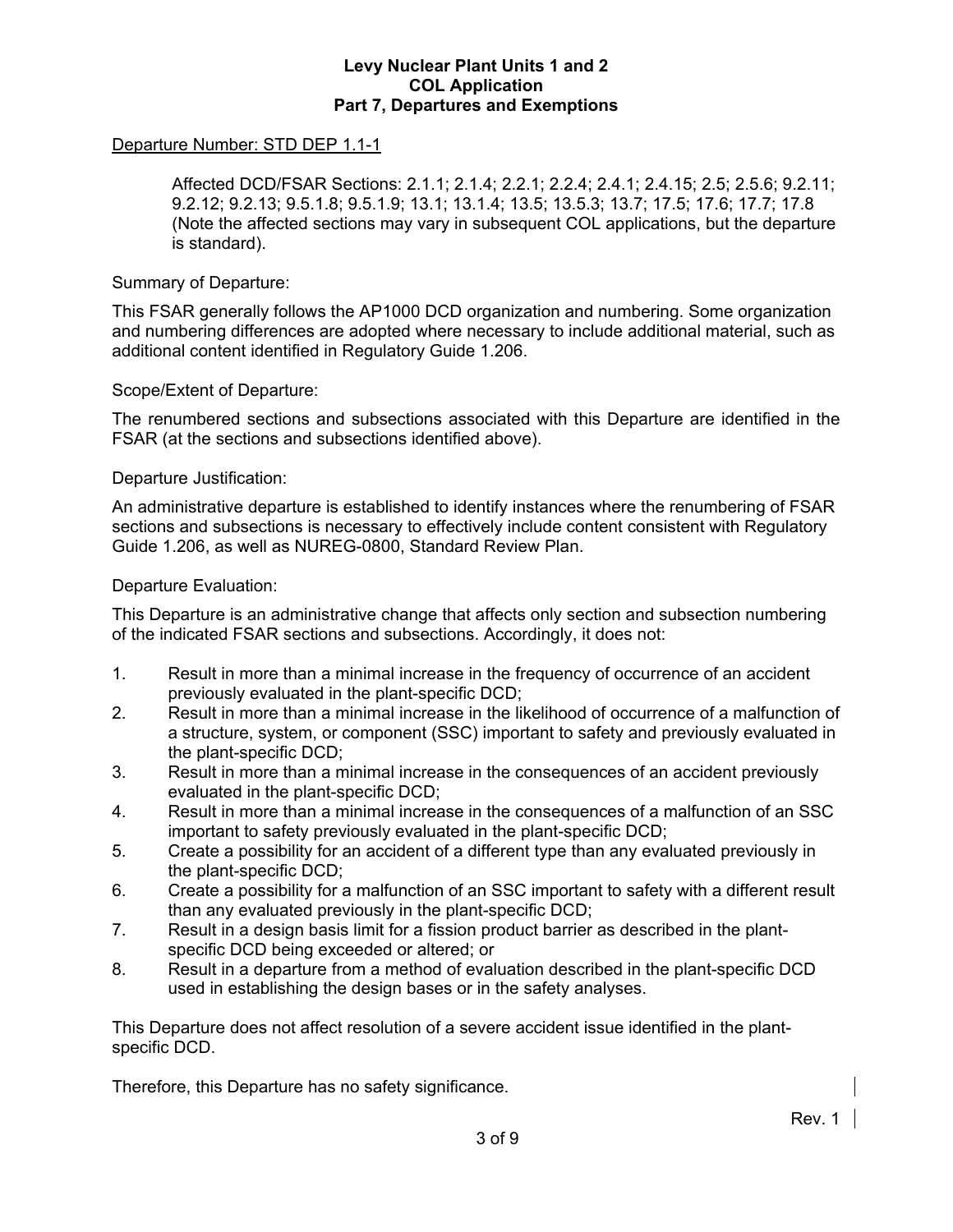## Departure Number: STD DEP 1.1-1 (Continued)

NRC Approval Requirement

This departure does not require NRC approval pursuant to 10 CFR Part 52, Appendix D, Section VIII.B.5.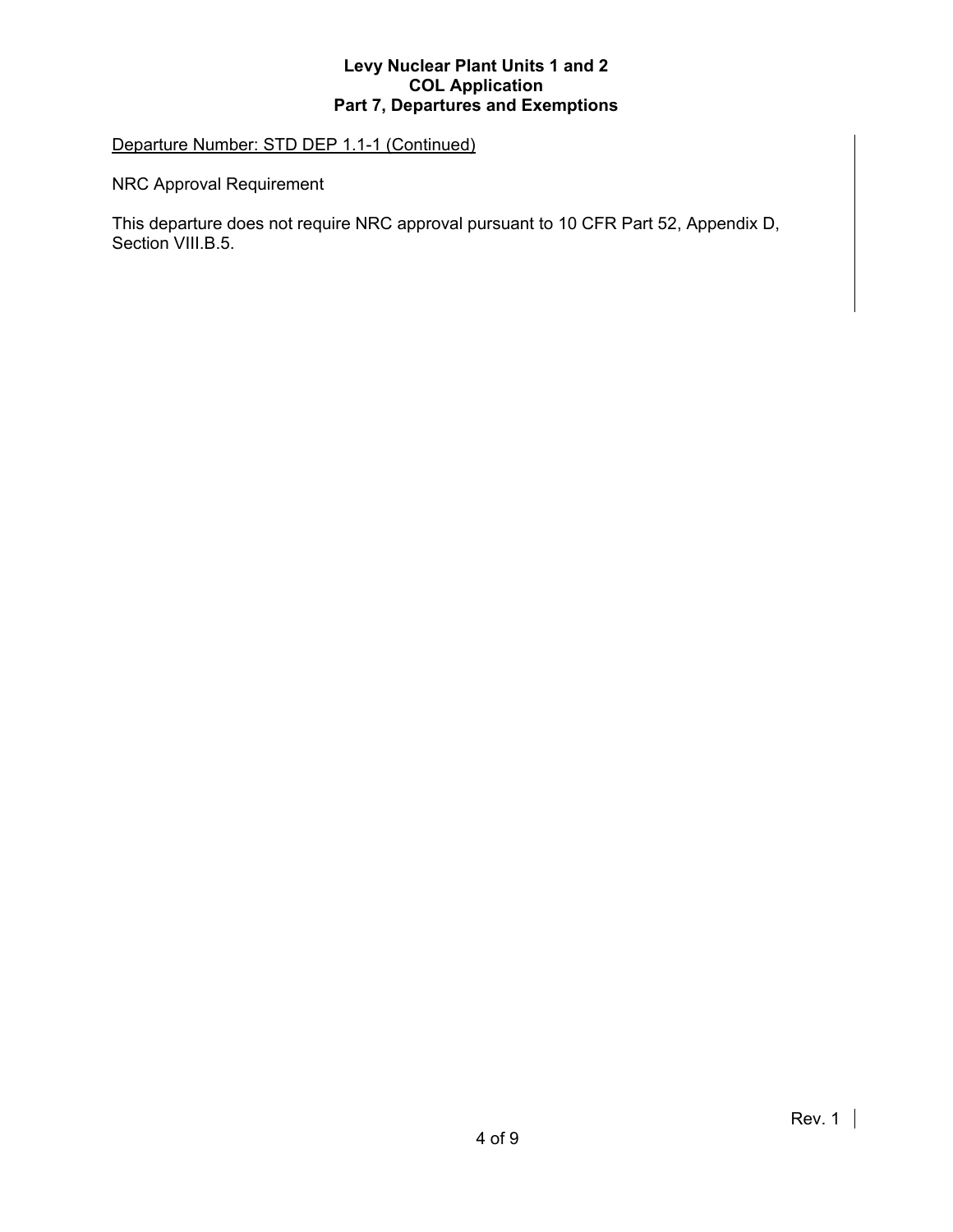## **A.2 Departures that Require NRC Approval Prior to Implementation**

| <b>Departure Number</b> | <b>Description</b> |
|-------------------------|--------------------|
| None                    |                    |
|                         |                    |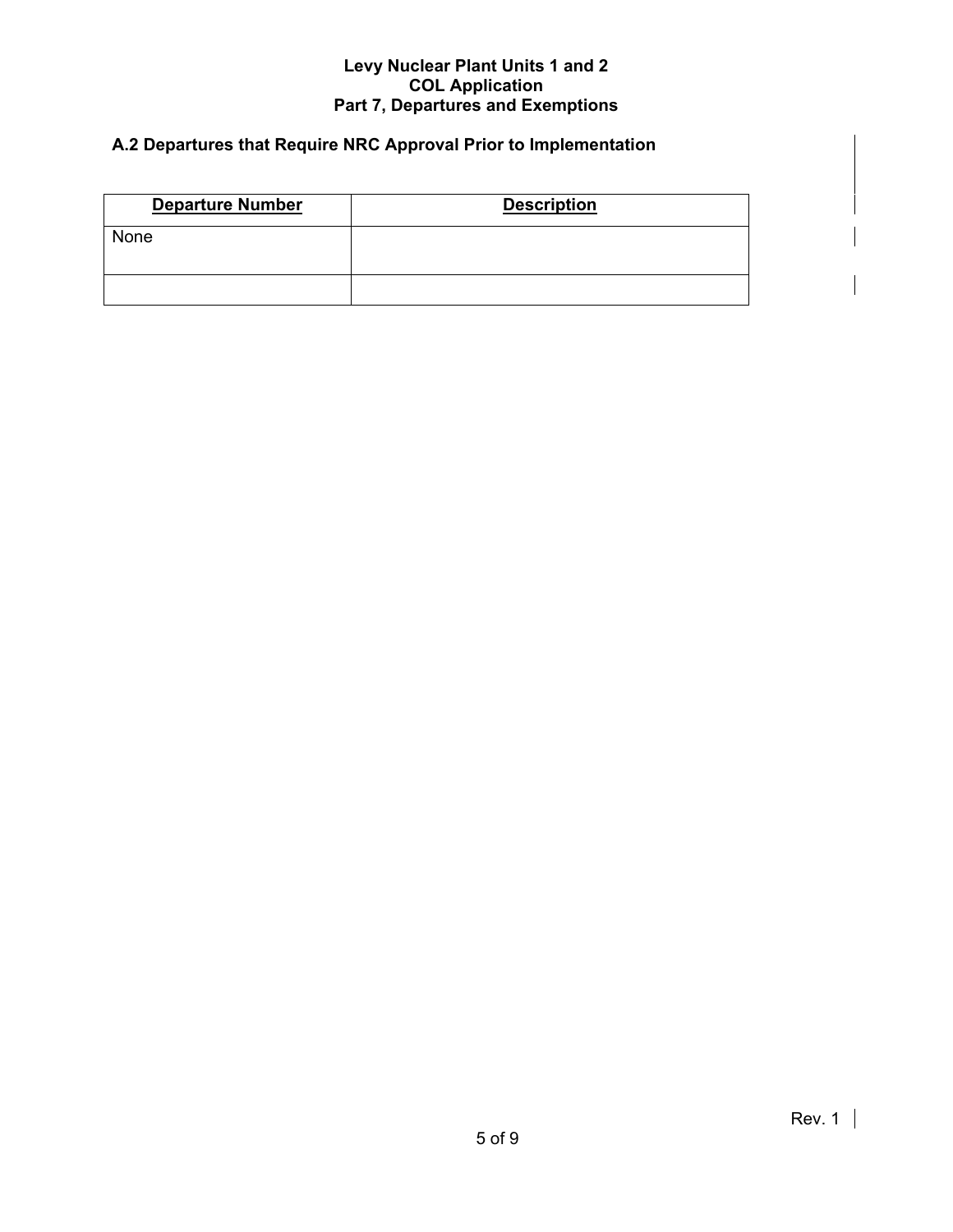## **B. Levy Nuclear Plant, Units 1 and 2 Exemption Requests**

Progress Energy Florida, Inc (PEF) requests the following exemptions related to:

- 1. Not used, and
- 2. Combined License (COL) Application Organization and Numbering

Discussion and justification for each of these requests is provided in the following pages.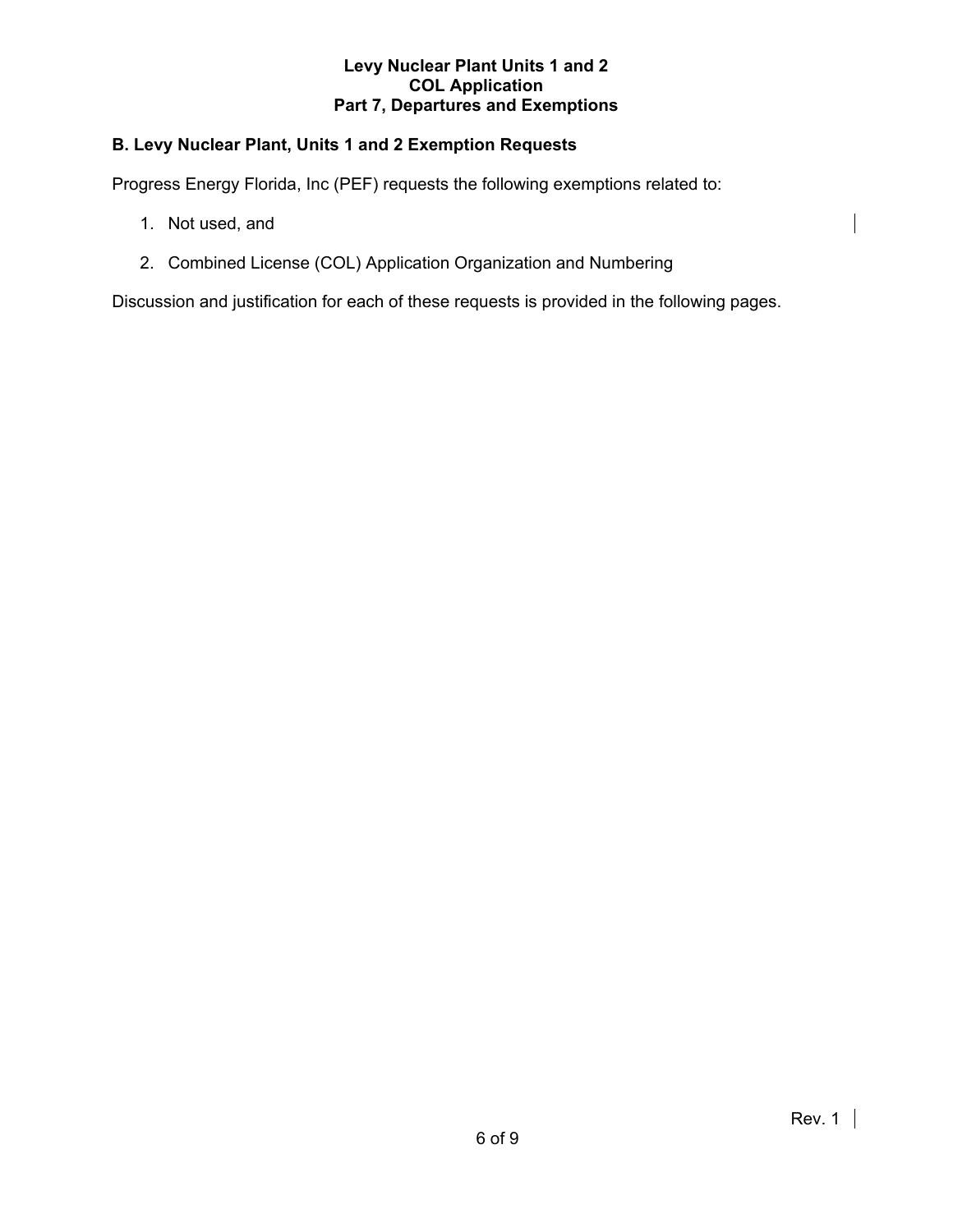## **1) Fitness for Duty Program (FFD) Description (Part 26)**

Withdrawn – this exemption is no longer required.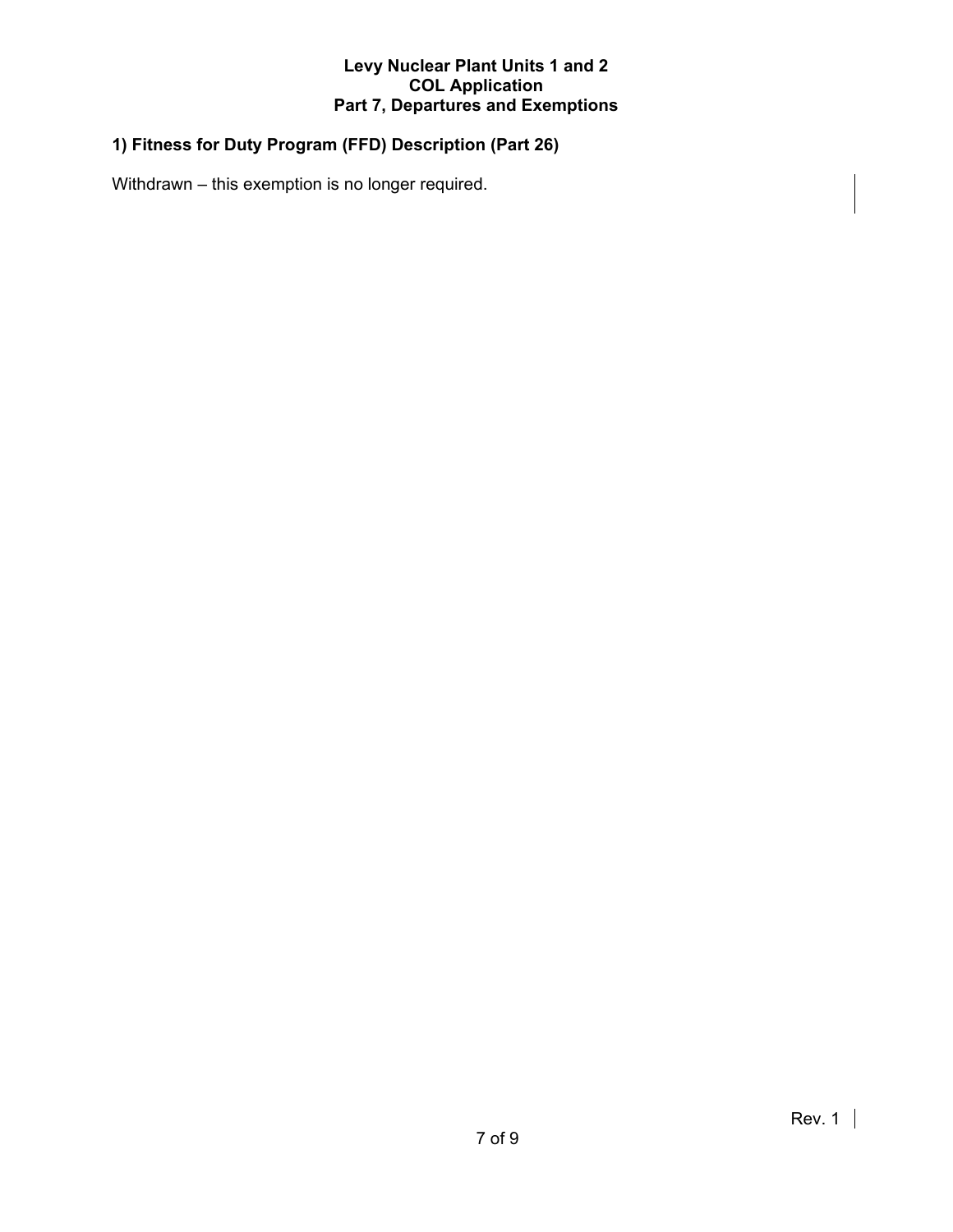## **2) Combined License (COL) Application Organization and Numbering (Part 52, Appendix D)**

Applicable Regulation(s): 10 CFR Part 52, Appendix D, Section IV.A.2.a

Specific wording from which exemption is requested:

"IV. Additional Requirements and Restrictions A. An applicant for a combined license that wishes to reference this appendix shall, in addition to complying with the requirements of 10 CFR 52.77, 52.79, and 52.80, comply with the following requirements:

1. Incorporate by reference, as part of its application, this appendix.

2. Include, as part of its application:

a. A plant-specific DCD containing the same type of information and using the same organization and numbering as the generic DCD for the AP1000 design, as modified and supplemented by the applicant's exemptions and departures;"

Pursuant to 10 CFR 52.7 and 52.93 (as amended and promulgated effective Sept. 27, 2007), Progress Energy Florida (PEF) requests an exemption from the requirement of 10 CFR 52, Appendix D, Section IV.A.2.a, to include a plant-specific Design Control Document (DCD) "containing the same type of information and using the same organization and numbering as the generic DCD for the AP1000 design…." While the Levy Nuclear Plant, Units 1 and 2 (LNP 1 and 2) plant-specific DCD (i.e., the final safety analysis report [FSAR]) does contain the same type of information and generally follows the same organization and numbering as the generic DCD for the AP1000 design, some limited sections and subsections of the FSAR (as identified in the departures report as item STD DEP 1.1-1) do not follow the "same organization and numbering as the generic DCD for the AP1000 design." PEF proposes to provide the plantspecific DCD (i.e., FSAR) with some administrative revisions to the organization and numbering of the AP1000 DCD.

#### Discussion:

The AP1000 DCD generally has an organization and numbering format that provides text by subject in general conformance with the Standard Review Plans (SRP) in effect at the time the DCD was written. Generally, COL information items are included at the end of a chapter, section, or subsection. In some cases, such as DCD Sections 2.1 and 2.2, the section may consist solely of a short description of topic and the COL information item subsection. This organization and numbering does not allow for the detailed discussion of these topics that is to be included in a complete FSAR section. As such, it is necessary to include numerous additional sections and subsections to fully address the topic as identified in the guidance of Regulatory Guide 1.206 and the applicable SRP. In other cases, the organization and numbering must be modified slightly to allow for inclusion of plant-specific discussions within the appropriate section of the FSAR, such as including an additional water system description in Section 9.2. In these cases, the COL information item discussions are retained at the end of the DCD corresponding chapter, section, or subsection (to maintain the organization), but the numbering may be different.

These differences are well identified in the FSAR as STD DEP 1.1-1 at each location where the departure is taken and are considered to be purely administrative to support a logical construction of the document. Where the departure from the DCD organization and numbering is taken, the revised organization and numbering generally follows the guidance provided in